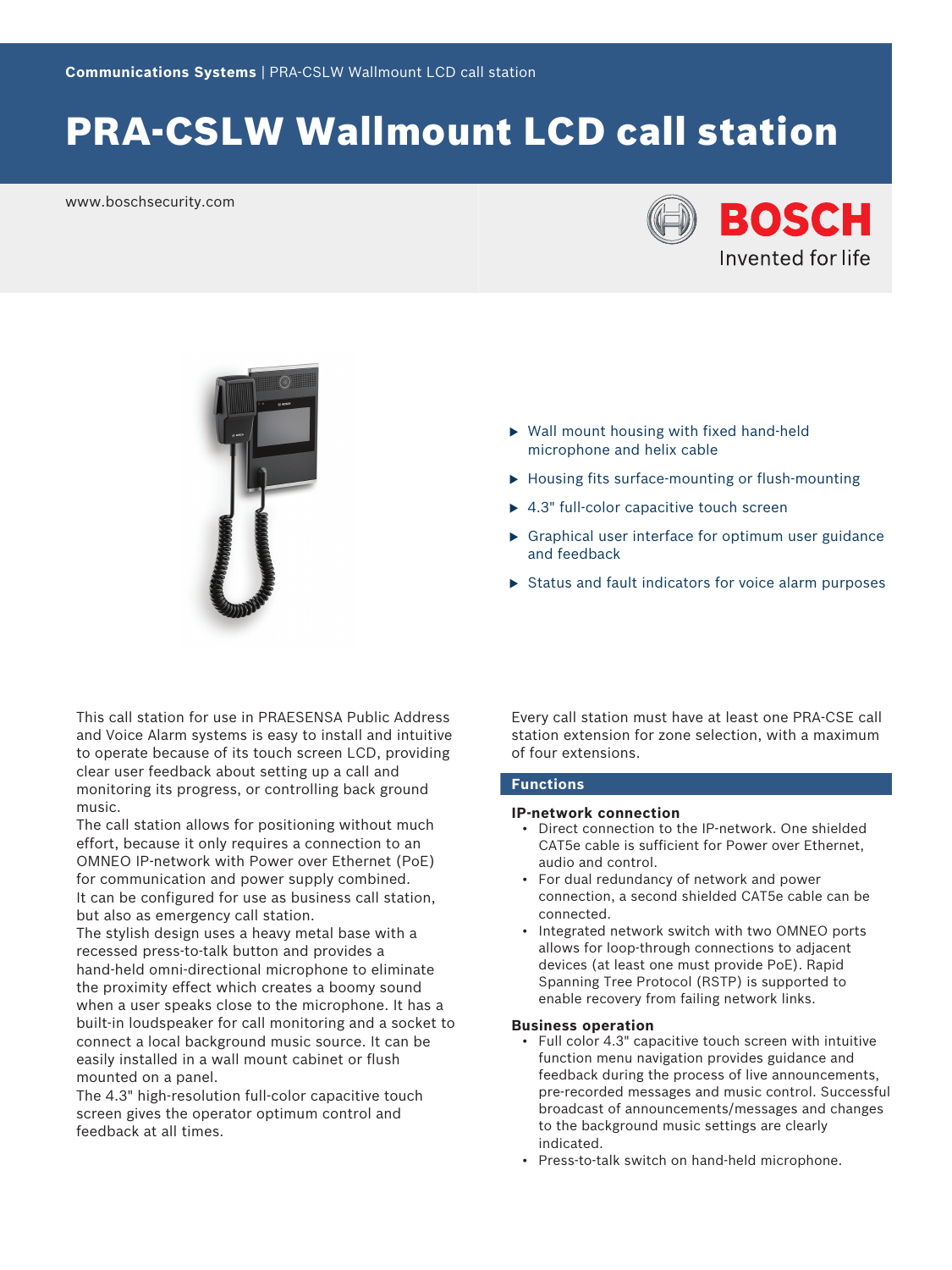- Built-in monitor loudspeaker with volume control.
- Local audio line input (with stereo to mono conversion) for connecting an external audio source. The audio channel will be available on the network and can be played in any loudspeaker zone.
- Connection of up to four PRA-CSE extensions, each with twelve buttons. The buttons can be configured for various functions, but they are especially useful for zone selection, giving a clear overview of accessible zones and the LED indicators for each button show the status of the respective zone (like being selected, occupied or at fault).
- If the call station is not used for a while, it will switch to sleep mode to save energy. It will immediately wake up when the screen, or a button, is touched.

#### **Emergency operation**

- The call station fully complies to the standards for voice alarm applications when the firemen's user interface is configured and at least one PRA-CSE is connected to it.
- All critical alarm functions are accessible via buttons for operators wearing gloves. The 4.3" screen gives feedback on the system status.
- Each of the two RJ45 network connectors accept PoE to power the call station. This provides fail-safe network connection redundancy, as one connection is sufficient for full operation.
- Supervision of all critical elements; the audio path is supervised, as well as the communication to the network.

#### **Connection and functional diagram**



#### **Top‑side**



#### **Top‑side indicators**

|                | Power on<br>Device in identification mode                                                                                                    | Green<br>Green<br>blinking                        |
|----------------|----------------------------------------------------------------------------------------------------------------------------------------------|---------------------------------------------------|
|                | Device fault present                                                                                                                         | Yellow                                            |
| $\mathbb{R}^n$ | Status business call<br>Microphone active<br>Chime/message active<br>Status emergency call<br>Microphone active<br>Alarm tone/message active | Green<br>Green<br>blinking<br>Red<br>Red blinking |
|                | 4.3" full-color capacitive touch screen                                                                                                      | I CD                                              |
|                | Identification mode / Indicator test                                                                                                         | All I FD's blink                                  |

#### **Top‑side controls**

| $\begin{pmatrix} \frac{1}{2} \\ 0 \end{pmatrix}$ | Fixed hand-held<br>Press-To-Talk        | Microphone<br>Switch |
|--------------------------------------------------|-----------------------------------------|----------------------|
| $\mathbb{R}$                                     | 4.3" full-color capacitive touch screen | I CD                 |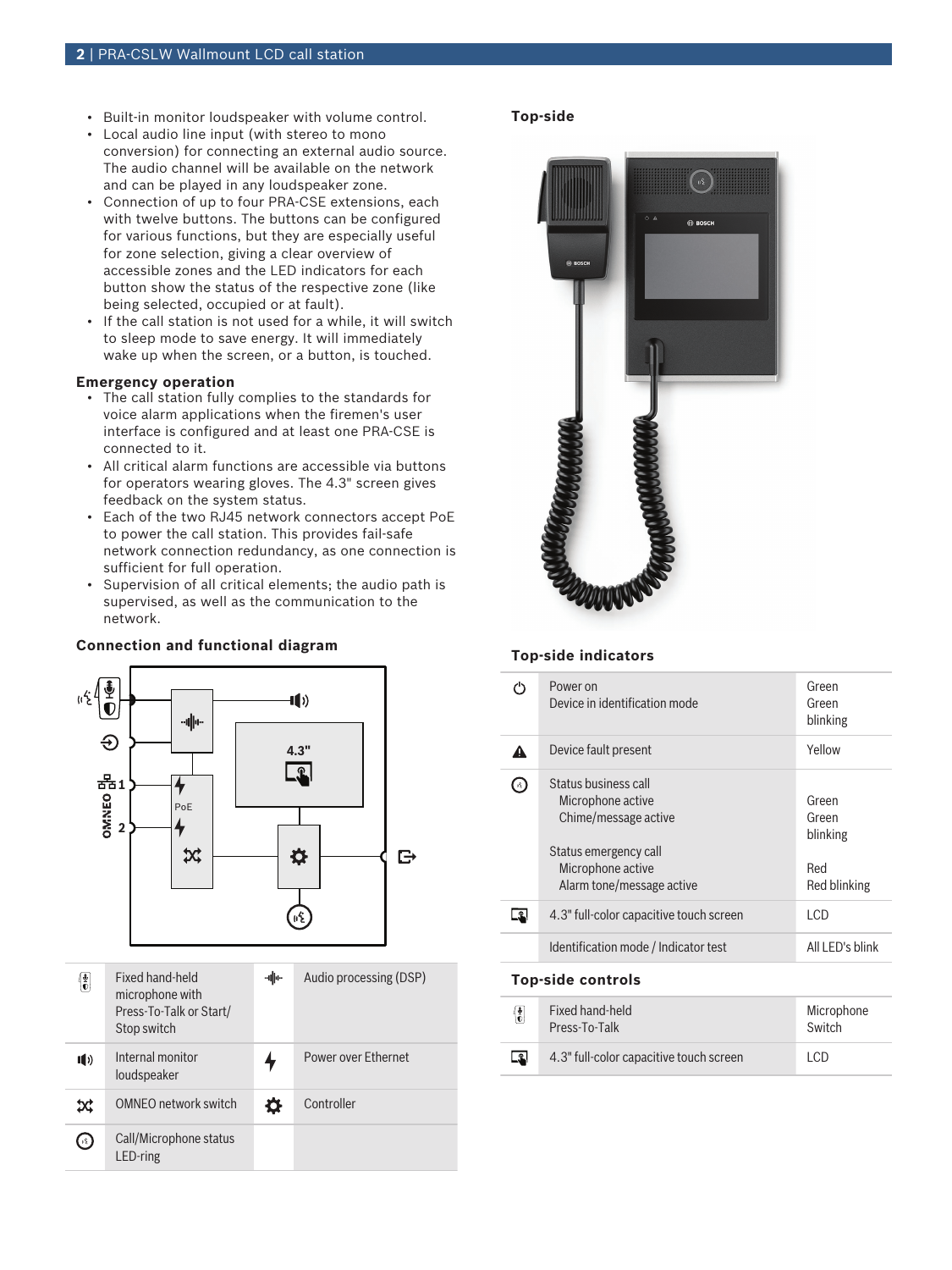#### **3** | PRA-CSLW Wallmount LCD call station

#### **Bottom‑side**



#### **Bottom‑side indicators**

| 和                                            | 100 Mbps network 1-2<br>1 Gbps network 1-2 | Yellow<br>Green |
|----------------------------------------------|--------------------------------------------|-----------------|
| <b>Bottom-side controls</b>                  |                                            |                 |
| r,                                           | Device reset (to factory default)          | <b>Button</b>   |
| <b>Bottom-side and side interconnections</b> |                                            |                 |
| 폶<br>OMNEO                                   | Network port 1-2 (PoE PD)                  |                 |
| €                                            | Local source audio line input              |                 |
|                                              | PRA-CSE interconnection (RJ12)             |                 |

#### **Architects' and engineers' specifications**

The IP‑networked wallmount call station shall be designed exclusively for use with Bosch PRAESENSA systems. The wallmount call station shall provide an interface for control data and multi-channel digital audio over OMNEO using dual Ethernet ports for redundant network connection, supporting RSTP and loop-through cabling. It shall receive Power over Ethernet (PoE) via either one or both network connections. The wallmount call station shall provide a backlit full-color capacitive touch panel LCD as user interface for business and evacuation purposes. The wallmount call station shall accept up to four optional call station extensions, each offering 12 configurable buttons for zone selection and other purposes. It shall provide control and routing of live speech calls, stored messages and music with volume control per zone. The wallmount call station shall have a hand-held

omnidirectional microphone for live calls and a 3.5 mm jack line level input for background music, and provide software-configurable signal processing including sensitivity control, parametric equalization and limiting. The wallmount call station shall be certified for EN 54‑16 and ISO 7240‑16, marked for CE and be compliant with the RoHS directive. Warranty shall be three years minimum. The wallmount call station shall be a Bosch PRA-CSLW.

#### **Certifications and approvals**

| <b>Emergency standard certifications</b> |                                                                                            |  |
|------------------------------------------|--------------------------------------------------------------------------------------------|--|
| Europe                                   | EN 54-16                                                                                   |  |
| International                            | ISO 7240-16                                                                                |  |
| <b>Regulatory areas</b>                  |                                                                                            |  |
| Safety                                   | EN/IEC/CSA/UL 62368-1                                                                      |  |
| Immunity                                 | EN 55024<br>EN 55103-2 (E1, E2, E3)<br>EN 50130-4                                          |  |
| <b>Fmissions</b>                         | EN 55032<br>EN 61000-6-3<br><b>ICES-003</b><br><b>ANSIC63.4</b><br>FCC-47 part 15B class A |  |
| Environment                              | EN 50581                                                                                   |  |
| Railway applications                     | FN 50121-4                                                                                 |  |
| Maritime applications                    | <b>DNV-GL Type Approval</b>                                                                |  |
| <b>Conformity declarations</b>           |                                                                                            |  |
| Europe                                   | <b>CE/CPR</b>                                                                              |  |
| Australia                                | <b>RCM</b>                                                                                 |  |
| Morocco                                  | <b>CMIM</b>                                                                                |  |
| <b>Russian Federation</b>                | FAC                                                                                        |  |
| <b>United Arabic</b><br>Emirates         | CoC                                                                                        |  |
| <b>Parts included</b>                    |                                                                                            |  |

## **Quantity Component** 1 Wallmount LCD call station 1 Bracket (attached to bottom) 1 Connector cover (attached to bottom) 1 Microphone clip 1 Quick Installation Guide 1 Safety information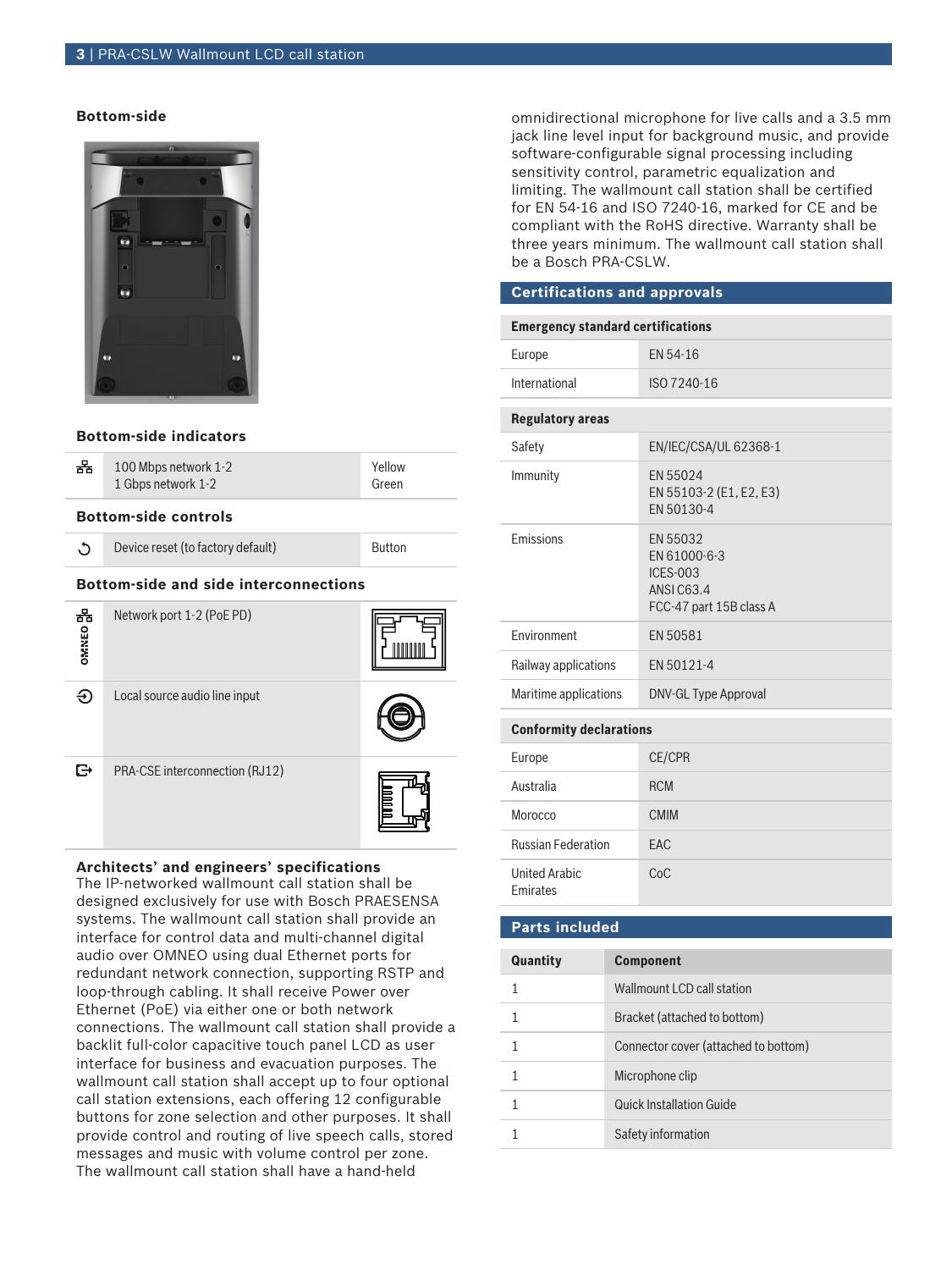| Technical specifications                       |                                                         |
|------------------------------------------------|---------------------------------------------------------|
|                                                | <b>PRA-CSLW</b><br><b>Wallmount LCD call</b><br>station |
| Operating voltage (VDC)                        | 37 - 57 VDC (PoE)                                       |
| Power consumption (W)                          | 6,4 W maximum                                           |
| Element type                                   | Dynamic; Noise<br>cancelling                            |
| Polar pattern                                  | Unidirectional                                          |
| Maximum sound pressure input level (dB<br>SPL) | 120 dB SPL                                              |
| Frequency response (Hz) (-10 dB)               | $500 - 8000$ Hz                                         |
| Display type                                   | <b>LCD</b>                                              |
| Display resolution (pixels)                    | 480x272 px                                              |
| Touchscreen                                    | Capacitive                                              |
| Audio input                                    | line-in                                                 |
| Audio output                                   | built-in loudspeaker                                    |
| Number of Ethernet ports                       | $\overline{2}$                                          |
| Ethernet type                                  | 100BASE-TX:<br>1000BASE-T                               |
| Protocols and interfaces                       | OMNEO;AES 70                                            |
| Sample rate (kHz)                              | 48 kHz                                                  |
| Protection                                     | Watchdog;RSTP                                           |
| Degree of protection (IEC 60529)               | <b>IP30</b>                                             |
| Operating temperature (°C)                     | $-5 - 50^{\circ}$ C                                     |
| Dimension (H x W x D mm)                       | 62 x 130 x 189 mm                                       |
| Weight (kg)                                    | 1 <sub>kg</sub>                                         |

#### **Electrical**

| <b>Microphone (PRA-CSLW)</b>                |                                       |  |
|---------------------------------------------|---------------------------------------|--|
| Nominal acoustic input level (configurable) | 85 to 105 dBSPL                       |  |
| Maximum acoustic input level                | 120 dBSPL                             |  |
| Signal to Noise Ratio (SNR)                 | $> 73$ dBA                            |  |
| Directivity                                 | Unidirectional                        |  |
| Frequency response<br>$(+3/-6dB)$           | 500 Hz to 8 kHz<br>(noise cancelling) |  |
| <b>Display</b>                              |                                       |  |
| <b>Size</b>                                 | 4.3"                                  |  |
| Touch screen                                | Capacitive                            |  |

| <b>Display</b>                                                                                                                     |                                                                 |  |
|------------------------------------------------------------------------------------------------------------------------------------|-----------------------------------------------------------------|--|
| Color depth                                                                                                                        | 24-bit                                                          |  |
| Resolution                                                                                                                         | 480 x 272 px                                                    |  |
| <b>Brightness</b>                                                                                                                  | 300 $cd/m2$                                                     |  |
| <b>Monitor loudspeaker</b>                                                                                                         |                                                                 |  |
| Maximum sound pressure level, at 1 m                                                                                               | 75 dBSPL                                                        |  |
| Volume control                                                                                                                     | Mute, -40 dB to 0 dB                                            |  |
| Frequency range (-10 dB)                                                                                                           | 400 Hz to 10 kHz                                                |  |
| <b>Line input</b>                                                                                                                  |                                                                 |  |
| Signal to Noise Ratio (SNR)                                                                                                        | $>96$ dBA                                                       |  |
| Total Harmonic Distortion + Noise (THD+N)                                                                                          | $< 0.1 \%$                                                      |  |
| <b>Power transfer</b>                                                                                                              |                                                                 |  |
| Power over Ethernet (PoE 1-2)<br>Nominal DC input voltage<br>Standard                                                              | 48 V<br>IEEE 802.3af (mode B)                                   |  |
| Power consumption<br>Call station (general use)<br>Call station (alarm use)<br>Per call station extension (indicators off /<br>on) | 4.2W<br>5.4W<br>0.1 W / 1.0 W                                   |  |
| Input voltage tolerance                                                                                                            | 37 to 57 VDC                                                    |  |
| <b>Supervision (PRA-CSLW)</b>                                                                                                      |                                                                 |  |
| Supervision<br>Microphone<br>Audio path<br>Press-to-talk switch<br>Controller continuity<br>PoE (1-2)                              | Impedance<br>Pilot tone<br>Impedance<br>Watchdog<br>Voltage     |  |
| Network interface                                                                                                                  |                                                                 |  |
| Ethernet<br>Protocol<br>Redundancy                                                                                                 | 100BASE-TX,<br>1000BASE-T<br>TCP/IP<br><b>RSTP</b>              |  |
| Audio/control protocol<br>Network audio latency<br>Audio data encryption<br>Control data security                                  | <b>OMNEO</b><br>10 <sub>ms</sub><br><b>AES128</b><br><b>TLS</b> |  |
| Ports                                                                                                                              | $\overline{2}$                                                  |  |
| <b>Reliability</b>                                                                                                                 |                                                                 |  |
| MTBF (extrapolated from calculated MTBF<br>of PRA-AD608)                                                                           | 1.000.000h                                                      |  |